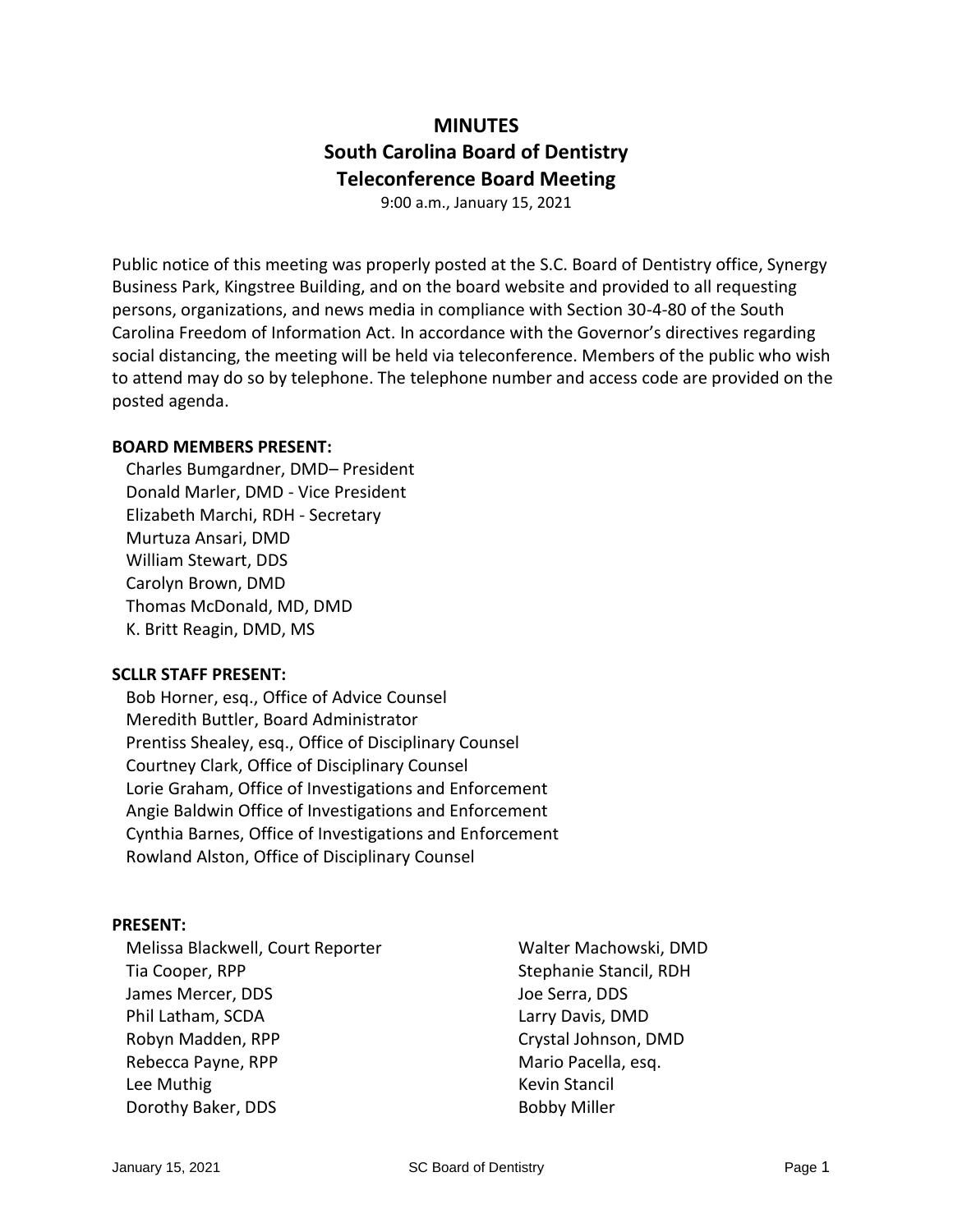Don Korson, RPP Chad Hess Gary Pickard, Pacific Dental Martha Macolus Deadra Harmon

**CALL TO ORDER**: President Bumgardner called the meeting to order at 9:06 a.m.

#### **APPROVAL OF AGENDA**

**Motion:** To approve the agenda. Stewart/Brown/approved.

### **INTRODUCTION OF BOARD MEMBERS**

Each Board member provided a brief introduction of themselves.

### **APPROVAL OF EXCUSED ABSENCES**

No absences for approval.

### **APPROVAL OF MEETING MINUTES**

**Motion:** To approve the minutes for the October 9, 2020 meeting. Ansari/Marchi/approved.

#### **PRESIDENT'S REMARKS**

Dr. Bumgardner thanked Dr. Brown for her leadership during 2020 and Dr. Machowski for his service to the Board. The Board will be mailing a plaque commemorating his years of service. Dr. Bumgardner provided an overview of the purpose and structure of the Board as well an overview of the disciplinary process for members of the public.

#### **STAFF REPORTS**

- a. Office of Investigations and Enforcement Statistical Report Ms. Angela Baldwin reported that in the fourth quarter of 2020 the Board had received twenty one (21) complaints for a year total of eighty six (86) complaints. In the fourth quarter of 2020, nineteen (19) cases were closed for a year total of fifty eight (58).
- b. Investigative Review Committee Report

Ms. Baldwin reported the IRC Committee met on December 17, 2020 and January 11, 2021, recommending fifteen (15) cases for dismissal, two (2) letters of caution and one (1) formal complaint.

**Motion:** To accept the fifteen (15) cases for dismissal. Ansari/Reagin/approved.

**Motion:** To accept the two (2) cases for dismissal with a letter of caution. Marler/Marchi/approved.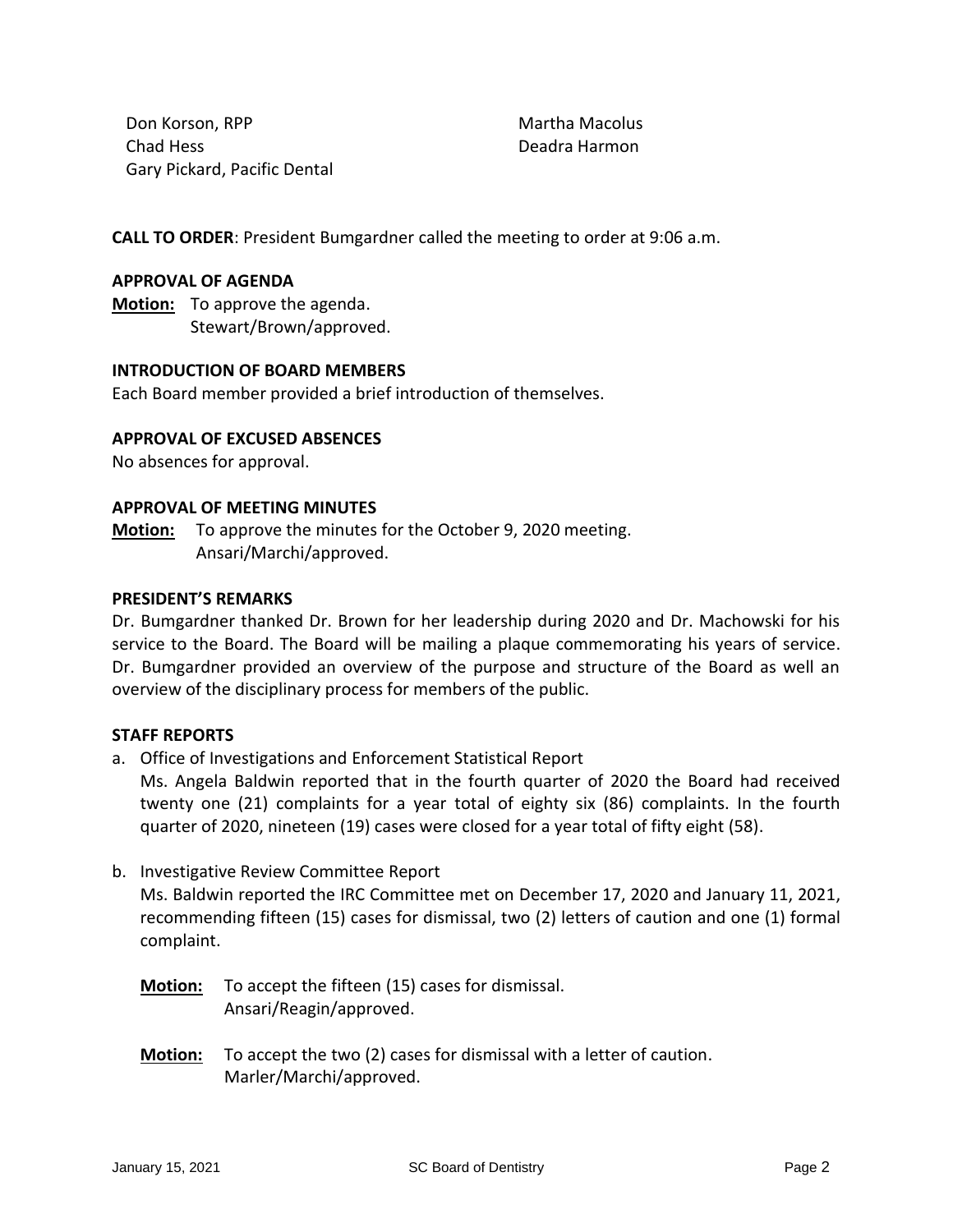# **Motion:** To accept the one (1) case for formal complaint. Stewart/Brown/approved.

Dr. Bumgardner requested clarification as to whether Board members could access investigation records via FOIA request. Ms. Graham stated records may only be release via FOIA request once the case is closed. Dr. Bumgardner raised concern regarding low google ratings regarding the investigative process. Ms. Graham stated the investigators does not make continuous contact with complainants during the investigation in order to remove confusion that the Board investigators are working for the complainant. Ms. Graham reiterated the role of the Board's investigators is to review the case for violations of the practice act and regulations and therefore documentation rather than testimony is relied upon.

c. Office of Disciplinary Counsel

Ms. Shealey reported there are currently twenty eight (28) cases open, comprised of twenty one (21) respondents. Of the open cases, four (4) are pending Consent Agreement, nine (9) are pending MOA, eight (8) are pending hearings, and seven (7) are pending board action.

### **DISCIPLINARY HEARING**

a. 2018-160 Panel Recommendation The respondent did not appear before the Board for a closed Panel Recommendation hearing. Respondent was not represented by counsel.

**Motion:** To accept the Panel Recommendation. Stewart/Marler/approved.

b. 2018-40 Memorandum of Agreement

The respondent appeared before the Board for a closed Memorandum of Agreement hearing. Respondent was represented by counsel, Mario Pacella, Esq. and all parties were sworn in by the court reporter.

- **Motion:** To enter into executive session for legal advice. Ansari/Marler/approved.
- **Motion:** To exit executive session and re-enter closed session. Ansari/McDonald/approved.

Board President, Dr. Bumgardner, noted for the record that no votes or actions were taken while in executive session.

**Motion:** To accept the MOA and issue a non-disciplinary Letter of Caution. McDonald/Reagin/approved.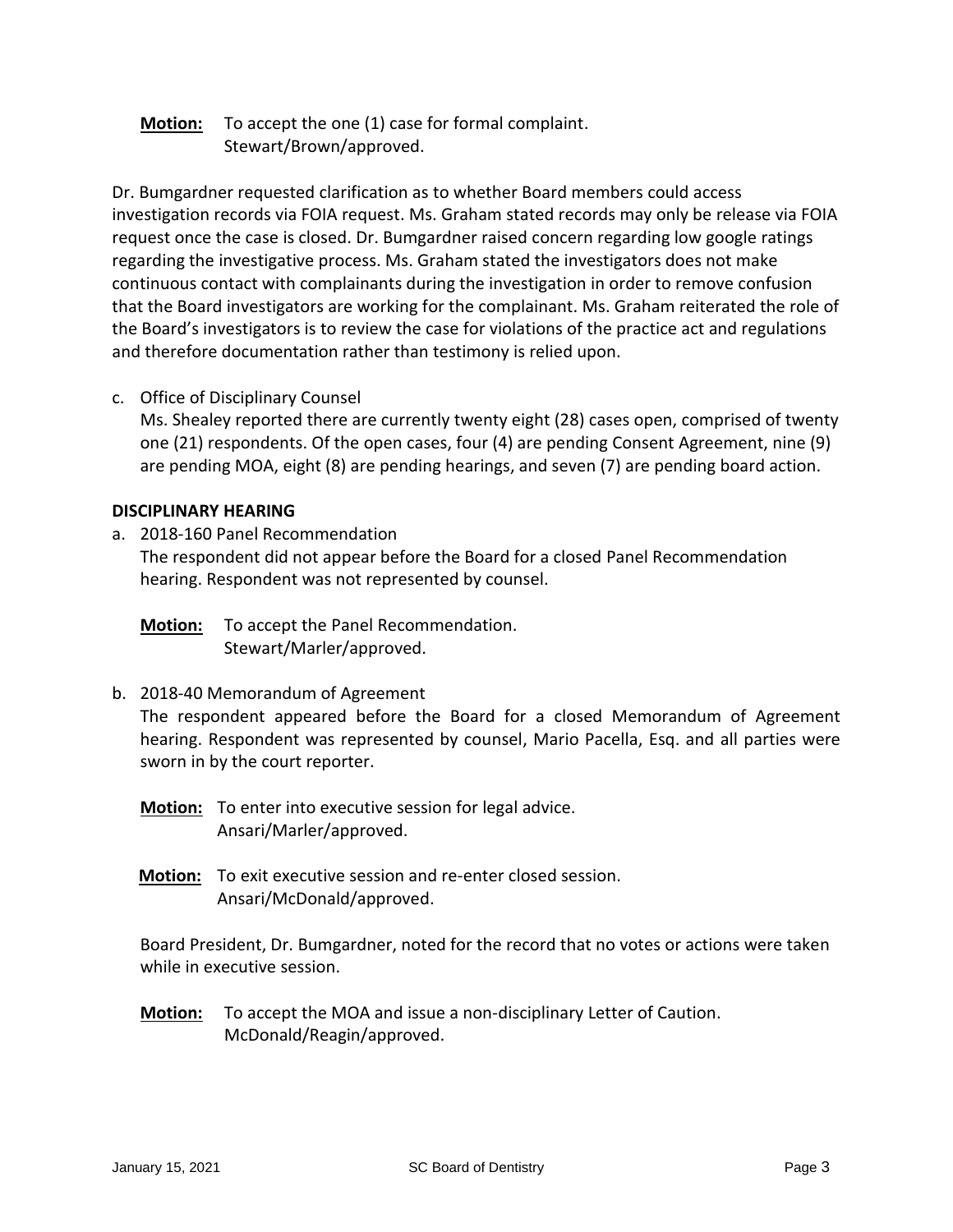Dr. Brown advised the respondent that following the Board issued Letter of Caution, that should the SC DEA return the prescribing authority, the respondent should be mindful to not have staff call in any prescriptions.

The Board returned to open session.

**Motion:** To enter into closed session for William R. Miller hearing. Ansari/Brown/approved.

### **APPLICATION HEARING**

a. William R. Miller, DE

Dr. Miller appeared before the Board in a closed session to request release from Board Order 2015-122. He was not represented by counsel and was sworn in by the court reporter.

**Motion:** To enter into executive session for legal advice. Brown/Ansari/approved.

**Motion:** To exit executive session and re-enter into closed session. McDonald/Marler/approved.

Board President, Dr. Bumgardner, noted for the record that no votes or actions were taken while in executive session.

**Motion:** To approve Dr. Miller's release from probation but to continue for three more years those terms and conditions known to the Petitioner and the Board. Following completion of requirements, Dr. Miller is to appear before the Board. Ansari/Stewart/approved.

The Board returned to open session.

b. Stephanie Stancil, RDH

Ms. Stancil appeared before the Board for an application hearing. She was not represented by counsel and was sworn in by the court reporter. Hearings are recorded by a certified court reporter in the event a verbatim transcript is necessary.

- **Motion:** To enter into executive session for legal advice. Marchi/Ansari/approved.
- **Motion:** To enter into public session. Ansari/Marchi/approved.

Board President, Dr. Bumgardner, noted for the record that no votes or actions were taken while in executive session.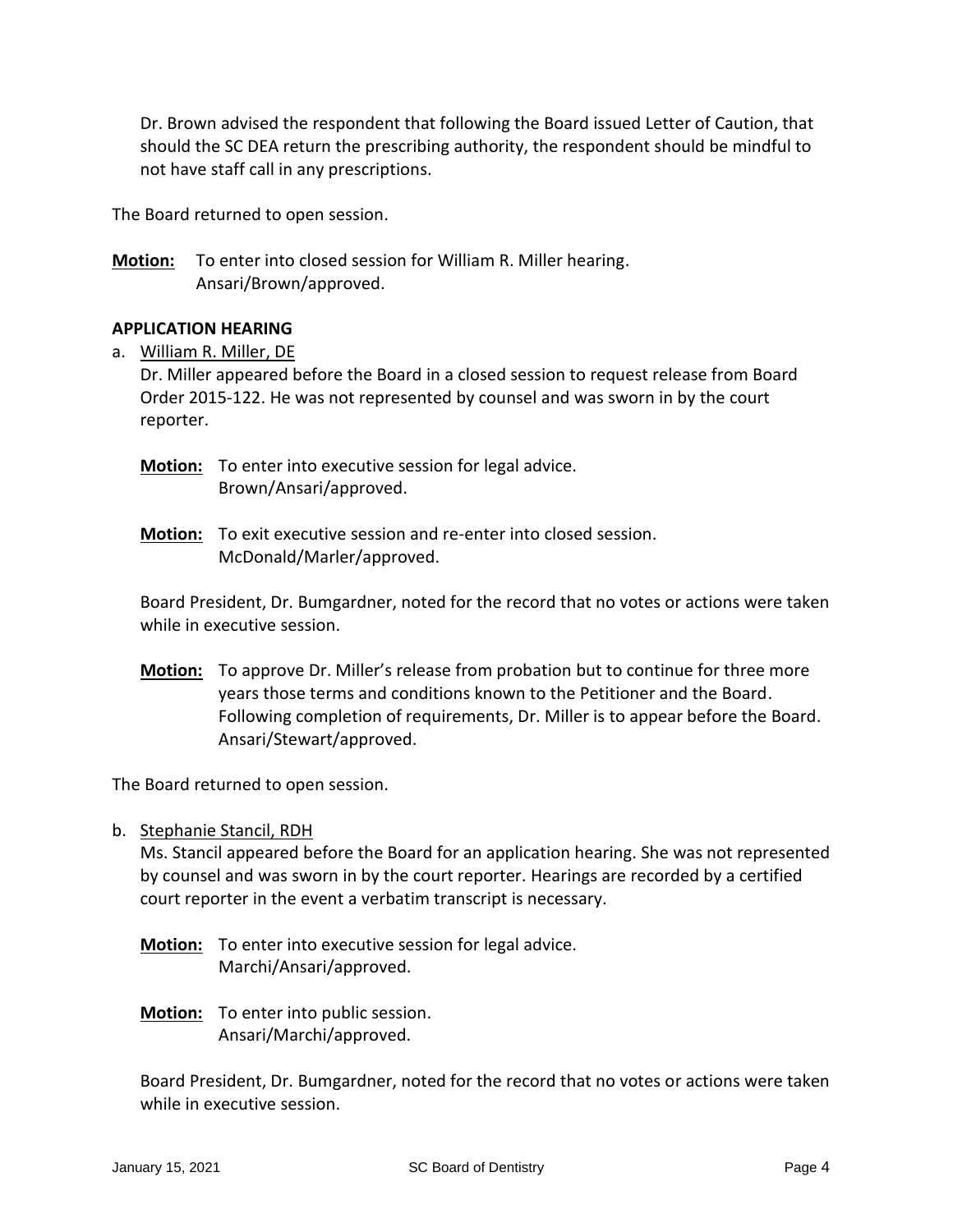# **Motion:** To deny Ms. Stancil's application for dental hygiene. McDonald/Marler/approved.

Dr. McDonald clarified the denial of application was due to the Board's statutes not allowing the Board to approve licensure by credential for dental hygiene. Dr. Bumgardner stated that following the passing of a Board approved in-person or manikin based clinical, the Board office would be able to process the application. Mr. Horner provided further clarification regarding the Board's acceptance of licensure by examination for dental hygiene.

### c. Joseph Serra, DDS

Dr. Serra appeared before the Board for a renewal application hearing. He was not represented by counsel and was sworn in by the court reporter. Hearings are recorded by a certified court reporter in the event a verbatim transcript is necessary.

**Motion:** To enter into executive session for legal advice. Ansari/Marler/approved.

**Motion:** To enter into public session. Ansari/McDonald/approved.

Board President, Dr. Bumgardner, noted for the record that no votes or actions were taken while in executive session.

**Motion:** To approve Dr. Serra's renewal application. Brown/Ansari/approved.

### d. Larry Davis, DMD

Dr. Davis appeared before the Board for a reinstatement application hearing. He was not represented by counsel and was sworn in by the court reporter. Hearings are recorded by a certified court reporter in the event a verbatim transcript is necessary.

**Motion:** To enter into executive session for legal advice. Marler/Brown/approved.

**Motion:** To enter into public session. Ansari/Reagin/approved.

Board President, Dr. Bumgardner, noted for the record that no votes or actions were taken while in executive session.

**Motion:** To approve Dr. Davis' reinstatement application. Marler/Ansari/approved.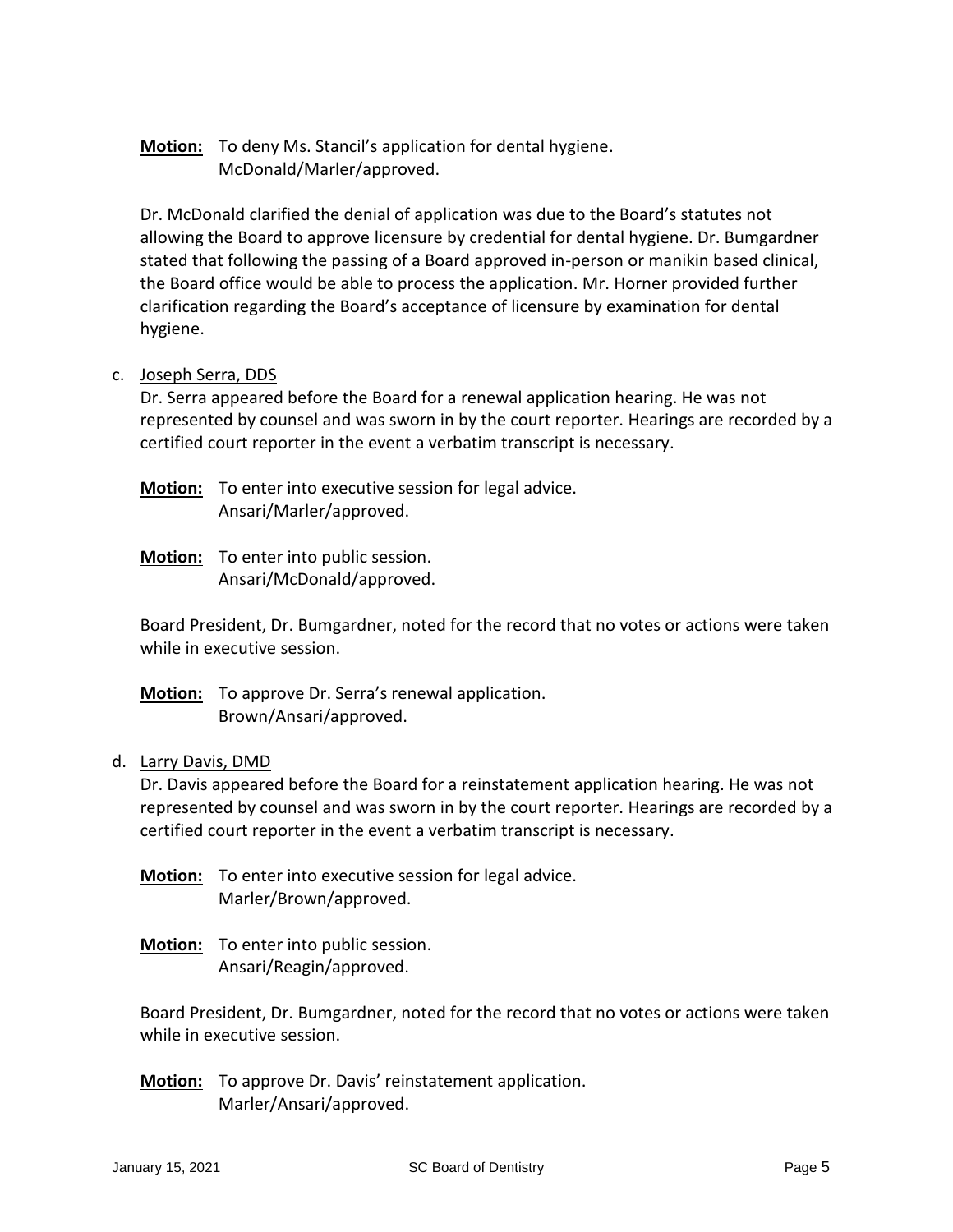### **REPORTS**

### a. CRDTS Dental Hygiene Review Committee Report

Ms. Marchi presented to the Board the report created by Board representative Nancy Stewart, RDH. For 2020, CRDTS noted an uptick in the number of patients not accepted due to the national health crisis. The organizations noted performance levels for the manikinbased examination as about the same as previous patient-based exams. CRDTS has confirmed exam dates at Greenville, Midlands and Trident for 2021 exams and will administer exams that meets the candidates' licensure needs.

### b. Administrator Report

Ms. Buttler reported there are currently 2,484 active general dental licenses and 453 active in renewal licensees; 634 active specialty licenses and 95 active in renewal licensees; 3,817 dental hygiene licenses and 582 active in renewal licensees; 5,226 dental assisting with nitrous oxide monitoring certificates; 146 active dental technician licensees and 62 active in renewal licensees; and 6 active orthodontic technicians and 2 active in renewal licensees. The Board's current cash balance as of November 30, 2020 is \$3,849,061.64.

Dental renewals are currently open and any renewal submitted between now and March 1, 2021 is subject to the late fees as outlined in Statutes. CE Broker is not mandatory for this renewal cycle and this information was included on the renewal notice and the online renewal application. Licenses renewed are now showing the December 31, 2022 expiration date as previously discussed and approved by the Board in 2019.

Additionally this is the first renewal cycle that the Sedation Permit renewal has been included. Following the close of renewals, the Board office will process and reissue updated sedation site certificates. The site certificate will remove the expiration date and include the date of last inspection. Additionally revisions to the pocket cards are being made. The revisions will include documentation of whether the licensee is permitted for sedation.

Ms. Buttler reported the Board will be working with Mr. Horner regarding the District 1 board seat election. Dr. Reagin was recently appointed to the Board to fill the remainder of the previous vacated district seat.

Next Friday, January 22, 2021, the Board office will be holding the Specialty examination. To adhere to social distancing restrictions, the tests will be administered at the Fire Academy and conducted in two sessions. Examination will be given in Pediatrics, Orthodontics, Oral Surgery, Endodontics and Prosthodontics. A total of thirteen (13) applicant. The board did have two Periodontics applicants that are being rescheduled due to examiner unavailability. The next specialty examination date is July 16, 2021.

The Board office has begun working on the ability to transfer these exams to a virtual offering. The written portion of the examination would be taken and proctored by PSI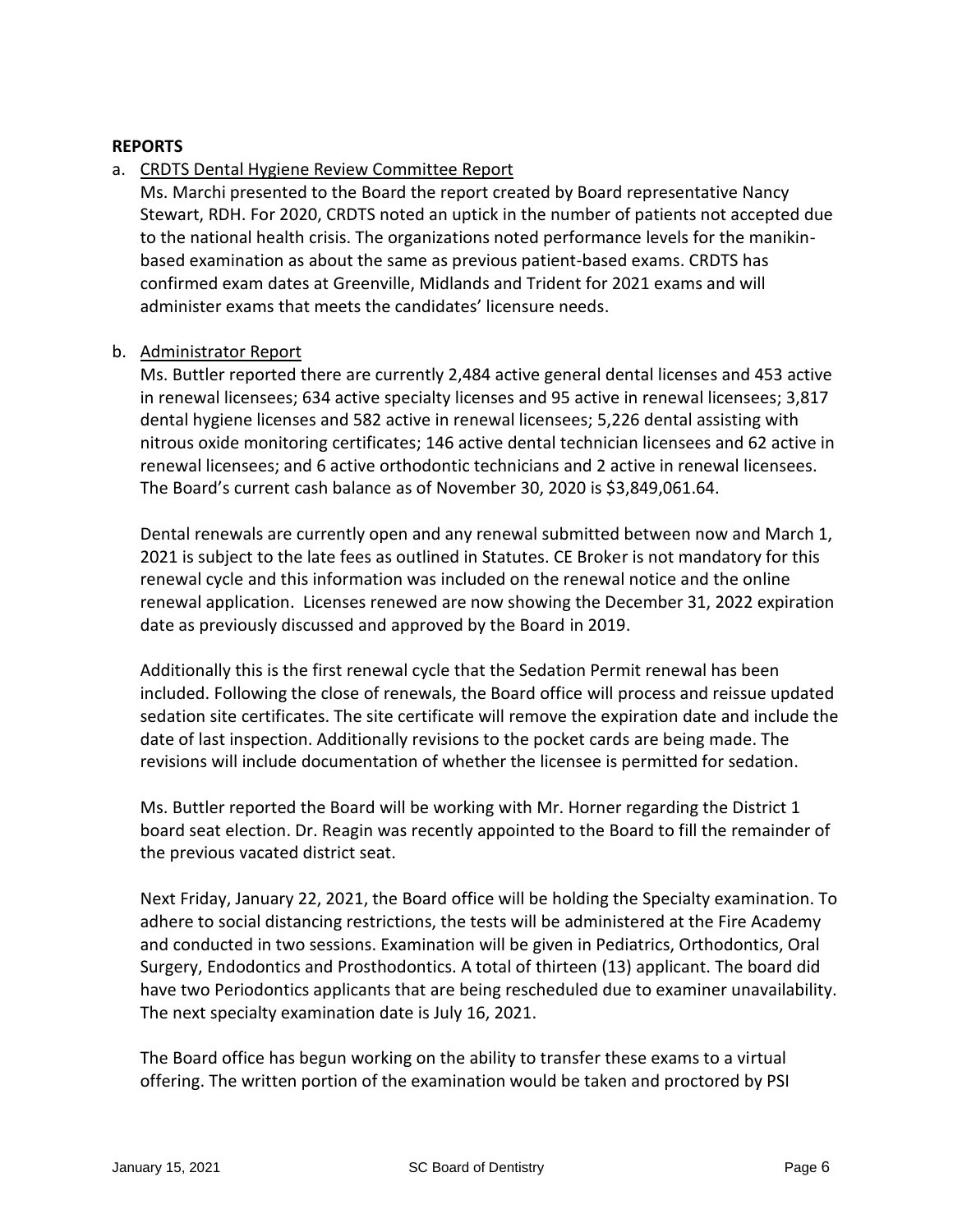Testing Services and the oral component would be worked out via WebEx meetings. Preliminary idea and will continue to explore options.

Dr. McDonald and Dr. Bumgardner requested clarification regarding the CE requirement for sedation. Ms. Buttler stated that currently only licensees permitted for moderate and deep sedation are required to complete the sedation specific CEs.

**Motion:** To review at the next Board meeting the minimal sedation CE requirements. Reagin/Stewart/approved.

### **NEW BUSINESS**

a. Discussion: COVID-19 Testing and Vaccination

Mr. Horner requested the recognition of Dr. Mikell, president of the South Carolina Dental Association to address the Board on the matter. Dr. Bumgardner recognized the SCDA president. Dr. Mikell advocated for licensed dentists within South Carolina to be included in the listing of medical professionals allow to administer the COVID-19 vaccination. Following the CDC's vaccination courses, Dr. Mikell stated the licensees possess the required practical skills and knowledge to assist with the vaccination efforts. Mr. Horner stated that the SC Department of Health and Environmental Control (DHEC), has entered into a join agreement with LLR to allow for medical and nursing board licensees to administer the vaccination. Conversation has begun regarding inclusion of licensed dentists to the order. A possible amended joint order could be available within the week. Mr. Horner brought for the Board's discussion and consideration the inclusion of the following individuals to administer the vaccination in addition to licensed dentists: dental hygienist with infiltration anesthesia certification, retired dentists within a specified date range and dental students. The Board discussed the ability for dentists to be able to administer the vaccination in their office versus administration within a hospital or other medical setting. Mr. Horner specified that the DHEC joint agreement requires medical professionals to be onsite and in attendance to address any adverse reactions.

**Motion:** To enter into a joint agreement with DHEC to allow currently licensed dentists to administer the COVID-19 vaccination within existing medical facilities where the vaccinations are currently being administered. Joint order should also include dental hygienist with infiltration anesthesia certificates as qualified vaccination administrators. Brown/McDonald/approved.

Mr. Horner stated that if the Board wished to expand the pool of qualified individuals to include recently retired dental licensees, a one page application can be created to ensure only those meeting the requirements are approved. The licensees would be restricted to the administration of the vaccination only and a list would be posted to the Board website for facility verification.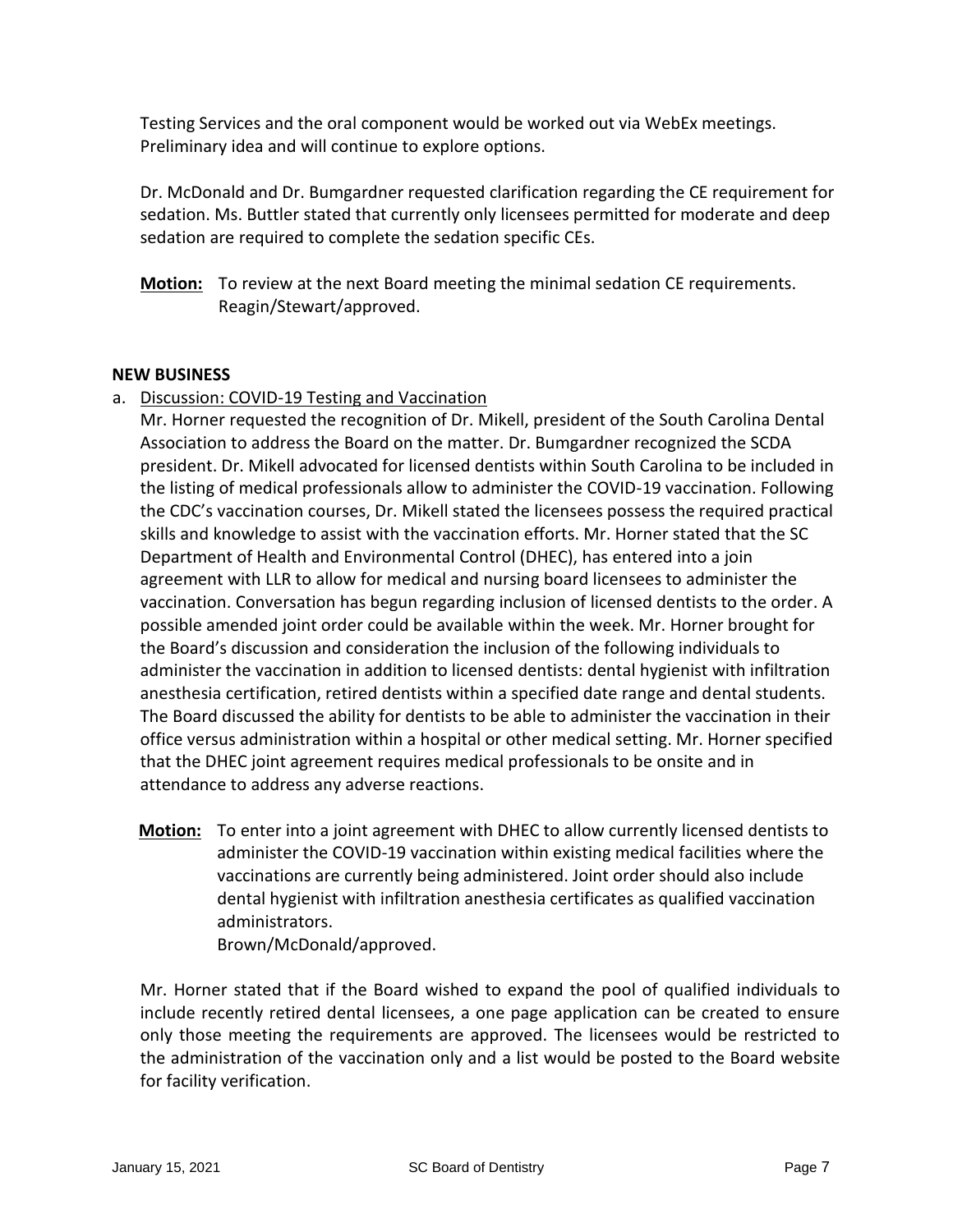**Motion:** To amend the prior motion to include third and fourth year dental students and retired/lapsed dental licensees within the last five years who are medically able as individuals qualified to administer the COVID-19 vaccination within existing medical facilities where the vaccinations are currently being administered. Dr. Brown accepted the amendment to the prior motion. McDonald/Marler/approved.

# b. Discussion: Dental Hygiene and Orofacial Myofunctional Therapy

Ms. Marchi presented the Board with further research regarding myofunctional therapy and recognized Ms. Martha Macolus to speak regarding the therapy certification. Ms. Macolus provided clarification as to where orofacial myofunctional therapy falls and the imporantance of it as it acts as a bridge between professions. Ms. Macolous also provided clarification that the therapy is not currently a part of speech pathology and that within South Carolina there are seven certified therapists, one is a currently licensed with the speech pathology board and the other seven are licensed dental hygienists. Dr. Bumgardner requested information on the required training and body issuing the certification. Ms. Macolus stated the training covers four days and the International Association of OMT is responsible for the certification.

- **Motion:** To enter into executive session for legal advice. McDonald/Stewart/approved.
- **Motion:** To enter into public session. McDonald/Ansari/approved.

Board President, Dr. Bumgardner, noted for the record that no votes or actions were taken while in executive session.

- **Motion:** To table the discussion following a period of additional survey into myofunctional therapy. Ms. Marchi, Dr. Reagin and Mr. Horner will conduct the further survey and present their findings and recommendations to the Board. Brown/Marchi/approved.
- c. Discussion: WREB examination

Mr. Horner provided a history of the WREB acceptance for licensure by credential discussion. In reviewing the Board and committee meeting minutes, the Board has not officially determined the acceptance of the WREB examination for licensure by credential. The Board does not accept the WREB examination for licensure by examination.

- **Motion:** For dental licensure by credential, the Board will not accept the WREB examination. Only the ADEX, CRDTS and SRTA clinical exams will be accepted. Ansari/Marler/approved.
- d. Review: Nitrous Oxide Certification Course provided by Summerville Pediatric Dentistry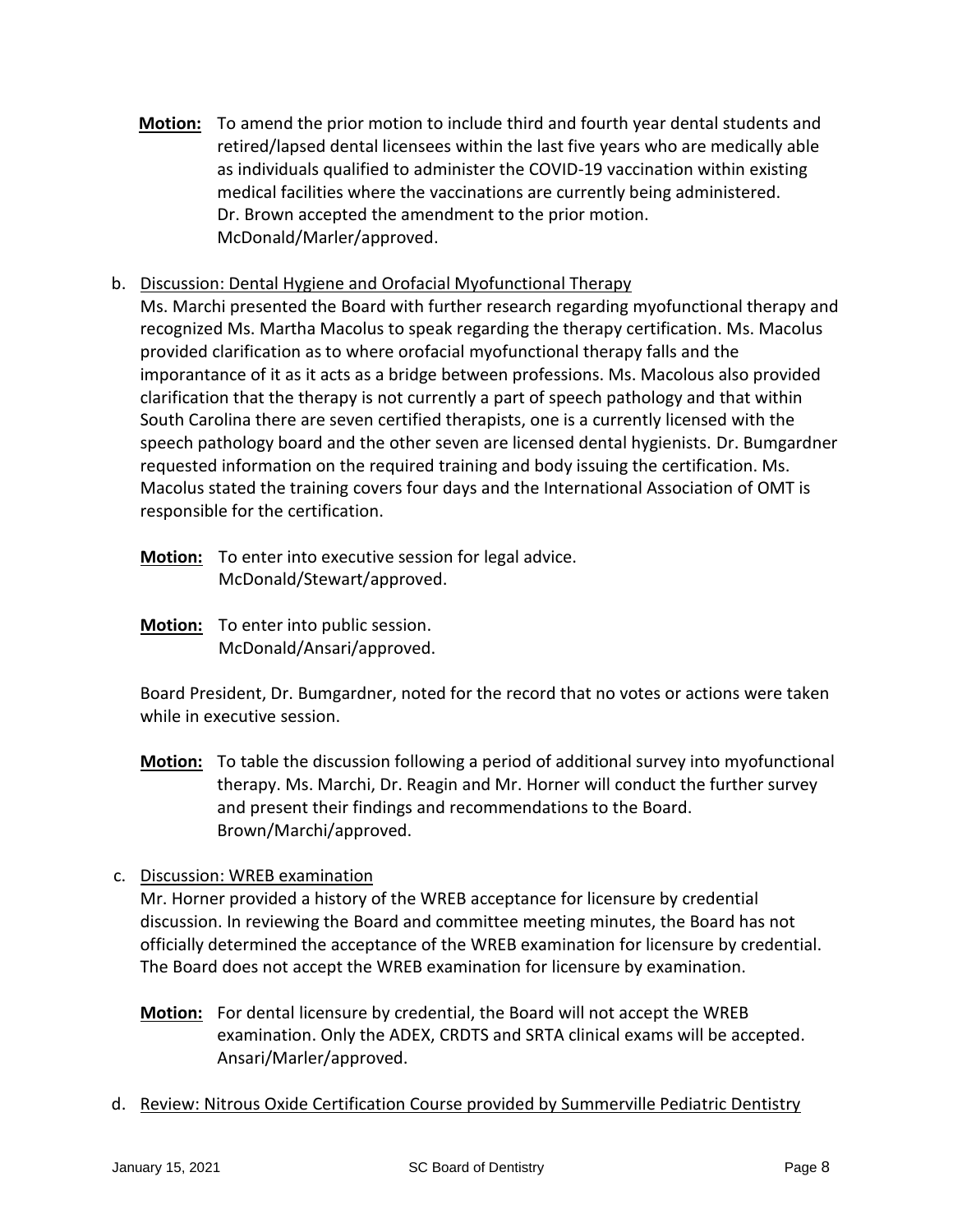Summerville Pediatric Dentistry's Nitrous Oxide certification course was presented to the Board for review and approval. Ms. Deadra Harmon and Dr. Dorothy Baker were present to answer Board questions.

- **Motion:** To enter into executive session for legal advice. Ansari/Reagin/approved.
- **Motion:** To enter into public session. Ansari/Marler/approved.

Board President, Dr. Bumgardner, noted for the record that no votes or actions were taken while in executive session.

**Motion:** To refer the request for course approval to a committee for review. Committee to be appointed by the Board President and recommendation regarding course and Board policy to be submitted at the next scheduled Board meeting. McDonald/Ansari/approved

Dr. Bumgardner appointed Dr. Stewart and Dr. McDonald to the committee.

- e. Criminal History Guidelines for New Applicants: Delegation to Staff Ms. Buttler presented to the Board a recommendation for delegation to Board staff to be able to approve application with criminal history background. Ms. Buttler stated that should she have any questions or if the criminal history is specific to the industry, the application would then be submitted for Board review.
	- **Motion:** To delegate authority to the Board Administrator to review and approve applications received indicating criminal history. Delegation is limited to criminal history involving misdemeanors and felony charges, not directly related to the practice of dentistry, dental hygiene or dental/orthodontic technology, greater than ten years from the date of application. Marler/Ansari/approved.
- f. Board Member Representatives

Ms. Buttler presented a listing of all associations and entities that the Board has previously supplied or designated a representative. Ms. Buttler requested board members for the designated vacancies. Board representation is as follows:

AADB: Dr. Brown and Dr. Stewart ADA: Dr. Bumgardner ADEX: Dr. Brown CITA: Dr. Marler and Dr. Ansari CDCA: Dr. Bumgardner CODA: Dr. Brown and Dr. Ansari CRDTS: Dr. Marler, Dr. Ansari and Ms. Marchi